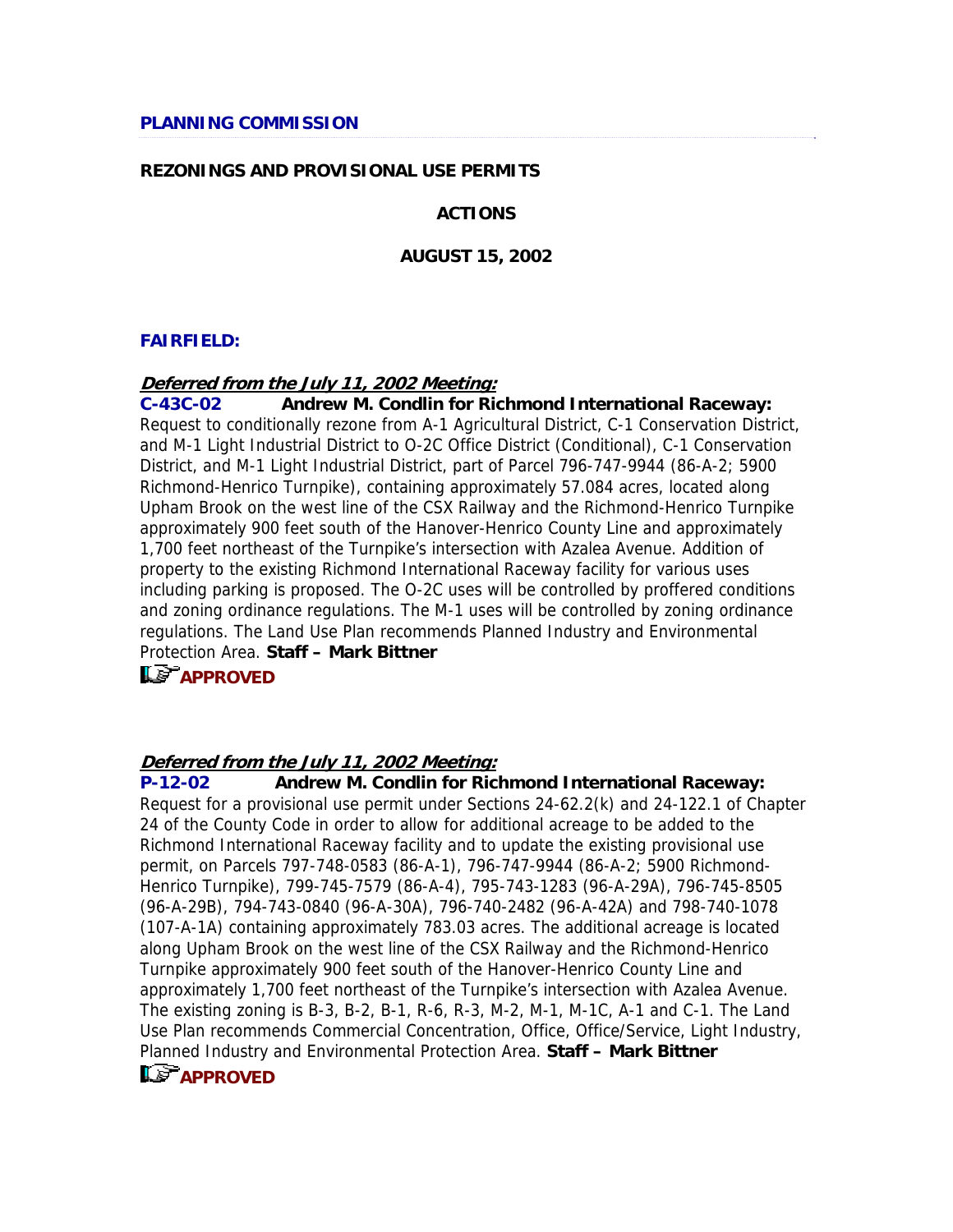**C-25C-02 James W. Theobald for Alvin S. "Spud" Mistr, Jr.:** Request to conditionally rezone from A-1 Agricultural District to R-3C One Family Residence District (Conditional) and RTHC Residential Townhouse District (Conditional), Parcels 784-759- 7593 (53-A-26), 785-760-2106 (53-A-27), 785-759-8052 (53-A-28), and 785-759-0085 (53-5-A-1), containing 30.05 acres (10.43 ac. in R-3C; 19.62 ac. in RTHC), located along the east line of Telegraph Road approximately 800 feet north of Mountain Road and along I-95 approximately 1,100 feet north of Scott Road. Single family residences at a density of 2.97 units per acre and 172 town homes are proposed. The use will be controlled by proffered conditions and zoning ordinance regulations. The Land Use Plan recommends Planned Industry. **Staff – Lee Householde[r](mailto:hou10@co.henrico.va.us)**

# LE<sup>T</sup>[DENIED](mailto:hou10@co.henrico.va.us)

**C-44C-02 Roy Rogers Industries, Inc.:** Request to conditionally rezone from R-1C One Family Residence District (Conditional) to R-5C General Residence District (Conditional), Parcel 808-731-7728 (129-A-53D), containing 10.238 acres, located at the southeast intersection of N. Laburnum Avenue and Watts Lane and on the west line of Harvie Road approximately 1,300 feet north of Creighton Road (1401 N. Laburnum Avenue). Residential townhouses for sale are proposed. The applicant proffers to develop no more than one hundred (100) units. The use will be controlled by proffered conditions and zoning ordinance regulations. The Land Use Plan recommends Office. The site is also in the Airport Safety Overlay District. **Staff – Mark Bittner LS DENIED** 

**C-45C-02 Mountain–Woodman LLC:** Request to conditionally rezone from A-1 Agricultural District to RTHC Residential Townhouse District (Conditional), part of Parcel 775-763-5984 (41-A-24), containing 0.420 acre, located approximately 700 feet east and 550 feet south of the intersection of Woodman and Mountain Roads. Additional property for an adjoining future townhouse development is proposed. The applicant proffers to develop no more than 7.2 units/acre. The use will be controlled by proffered conditions and zoning ordinance regulations. The Land Use Plan recommends Open Space/Recreation. **Staff – Tom Coleman** 

**DEFERRED TO SEPTEMBER 12, 2002**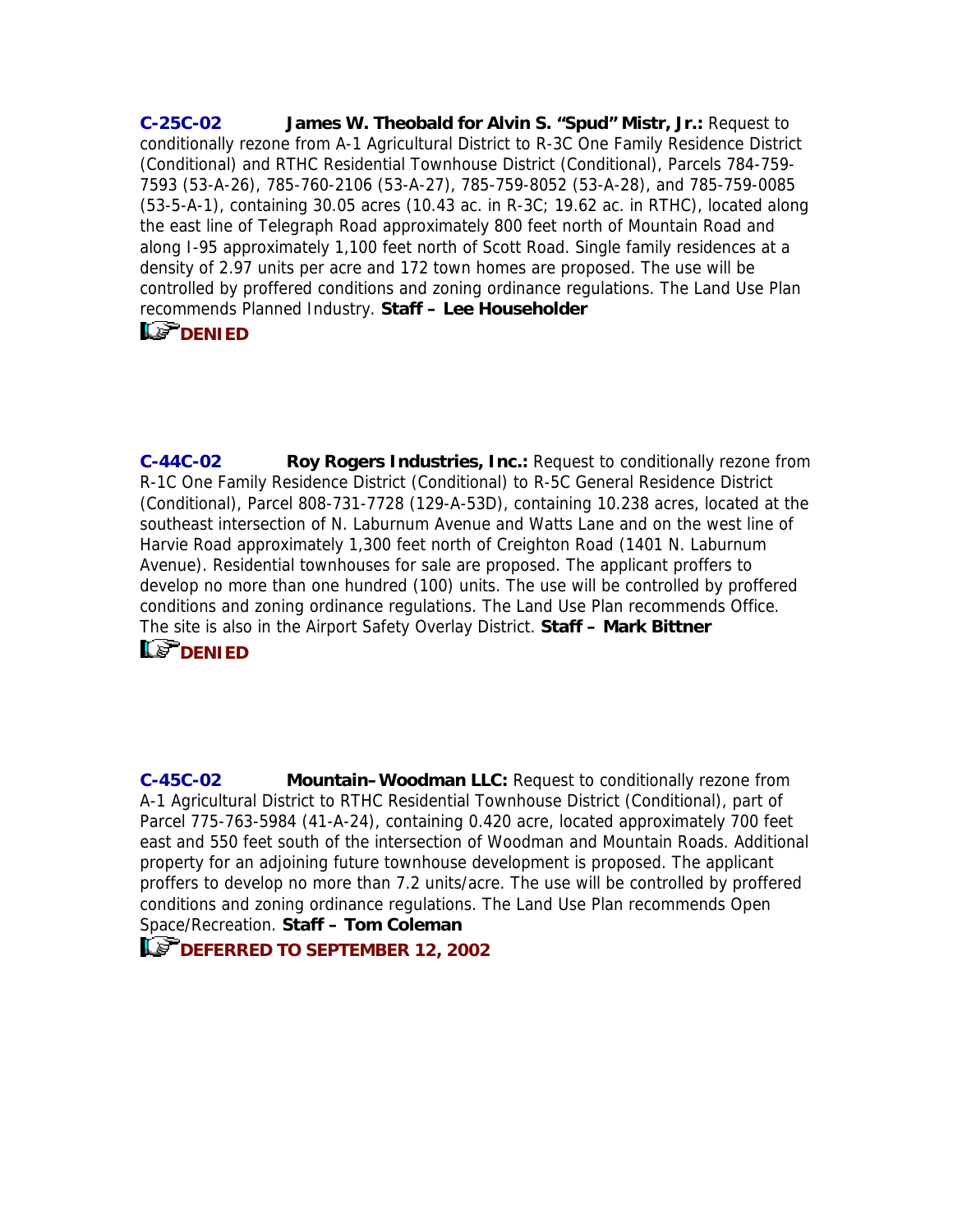**C-46C-02 Robert M. Atack:** Request to conditionally rezone from A-1 Agricultural District to RTHC Residential Townhouse District (Conditional), part of Parcel 776-766-3112 (32-A-8), containing 1.075 acres, located approximately 180 feet east and 275 feet south of the intersection of Woodman and Mountain Roads (10571 Woodman Road). Residential townhouses for sale are proposed. The applicant proffers to develop no more than 7.2 units/acre. The use will be controlled by proffered conditions and zoning or[d](mailto:col09@co.henrico.va.us)inance regulations. The Land Use Plan recommends Office. **Staff – Tom Coleman**

# **[WITHDRAWN](mailto:col09@co.henrico.va.us)**

### **THREE CHOPT:**

### **Deferred from the May 9, 2002 Meeting:**

**C-6C-02 Michael J. Kelly for L-C Corporation:** Request to amend proffered conditions accepted with rezoning case C-14C-87, on Parcel 749-760-0500 (48-A-45) (Universal Ford), containing 4.057 acres, located on the south line of West Broad Street (U. S. Route 250) approximately 400 feet east of Cox Road. The amendment is related to eliminating the buffer on the south line of the property. The existing zoning is B-3C, Business District (Conditional). The Land Use Plan recommends Commercial Concentration. **Staff – Mark Bittner** 

# **APPROVED**

# **Deferred from the May 9, 2002 Meeting:**

**C-7C-02 Michael J. Kelly for L-C Corporation:** Request to conditionally rezone from A-1 Agricultural District to B-3C Business District (Conditional), part of Parcel 748-759-9860 (48-A-44), containing 0.687 acre, located on the east line of Cox Road approximately 600 feet south of West Broad Street (U. S. Route 250). Automobile dealership parking and accessory uses are proposed. The uses will be controlled by zoning ordinance regulations and proffered conditions. The Land Use Plan recommends Commercial Concentration. **Staff – Mark Bittner** 

# **L.** APPROVED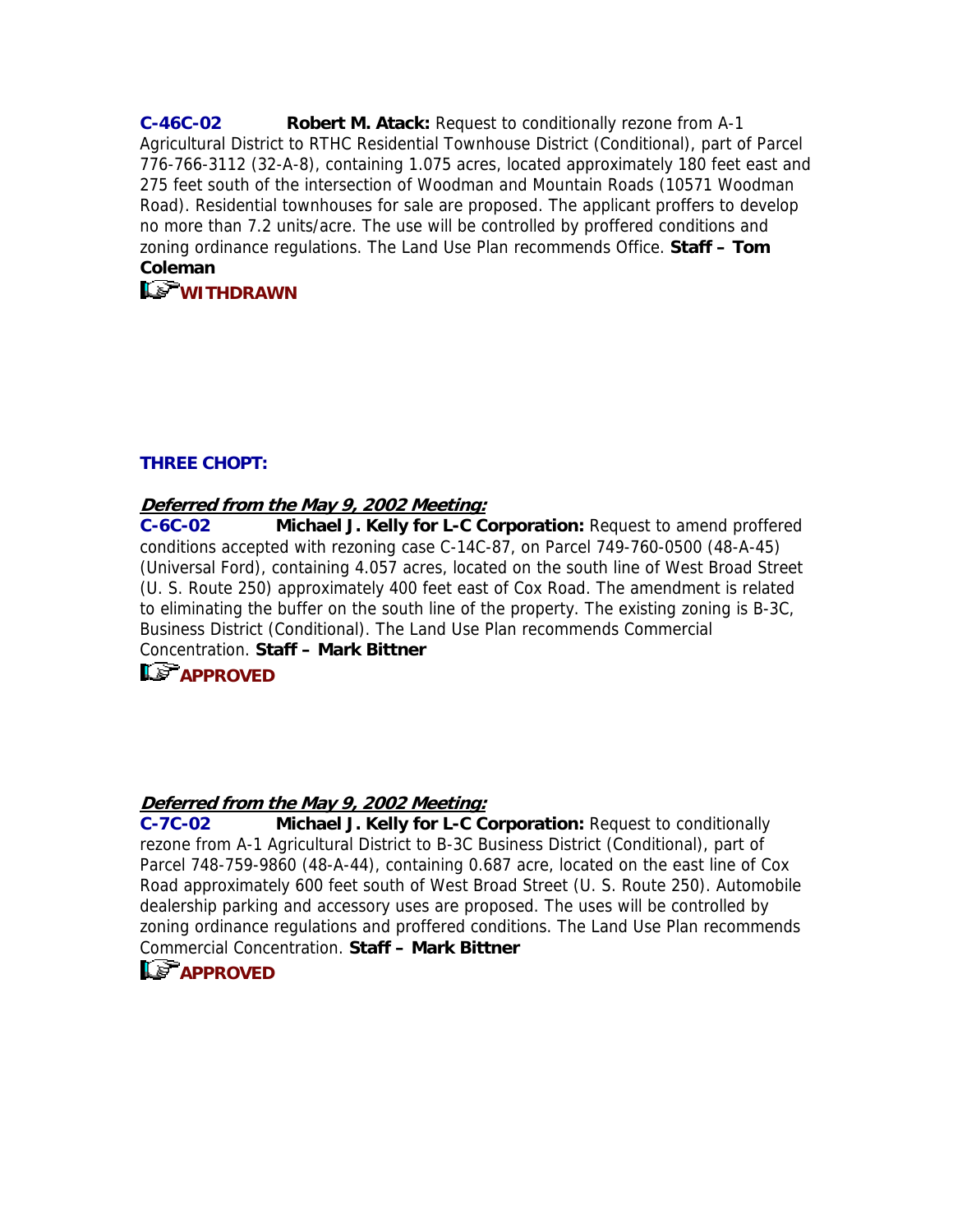## **Deferred from the July 11, 2002 Meeting:**

**C-13C-02 James W. Theobald for HHHunt Corporation:** Request to conditionally rezone from A-1 Agricultural District and RTHC Residential Townhouse District (Conditional) to O-3C Office District (Conditional), RTHC Residential Townhouse District (Conditional), R-5AC General Residence District (Conditional) and R-6C General Residence (Conditional) Parcels 747-771-2430 (18-A-35), 747-771-4048 (36), 747-771- 3965 (37), 746-770-1492 (38), 745-770-0962 (39A), 746-770-0619 (56), 745-769-6789 (56A), 746-770-4038 (57), 746-769-3486 (57A), and Parcels 745-768-7374 (27-A-14B), 745-769-5071 (15), 745-769-6845 (15A), 745-769-0926 (15B) and 746-769-3767 (49), containing approximately 120 acres, located along the north and west lines of New Wade Lane and Nuckols Road. A residential and office development is proposed. The use will be controlled by proffered conditions and zoning ordinance regulations. The Land Use Plan recommends Rural Residential, not exceeding 1.0 unit net density per acre, Suburban Residential 2, 2.4 to 3.4 units net density per acre, Open Space/Recreation, and Environmental Protection Area. **Staff – Mark Bittner** 

# **LE APPROVED**

## **SUBDIVISION (Deferred from the July 24, 2002, Meeting)**

| The Park at         | Youngblood, Tyler & Associates,       |
|---------------------|---------------------------------------|
| <b>Twin Hickory</b> | P.C. for HHHunt Corporation:          |
|                     | The 8.44 acre site is located on the  |
| Collector           | west side of Nuckols Road across      |
| Roads – Old         | from the intersection of Nuckols      |
| Nuckols Road        | Road and Opaca Lane on part of        |
| (July 2002)         | parcels 745-768-7374, 745-769-        |
| Plan)               | 6845, 5071, 6789, 746-770-0619,       |
|                     | 1492, 4038, 745-770-0962, 747-        |
|                     | 771-2430 and 3965. The zoning is      |
|                     | A-1, Agricultural District, RTHC,     |
|                     | <b>Residential Townhouse District</b> |
|                     | (Conditional), O-3C, Office District  |
|                     | (Conditional), R-5AC, General         |
|                     | Residence District (Conditional) and  |
|                     | R-6C, General Residence District      |
|                     | (Conditional). County water and       |
|                     | sewer. (Three Chopt) 0 Lots           |

As of the preparation date of the agenda, the staff has not had an opportunity to complete its review of the plan. The staff recommendation will be made at the meeting. Should the Commission act on this request, in addition to the standard conditions for subdivisions served by public utilities, the following additional conditions are recommended: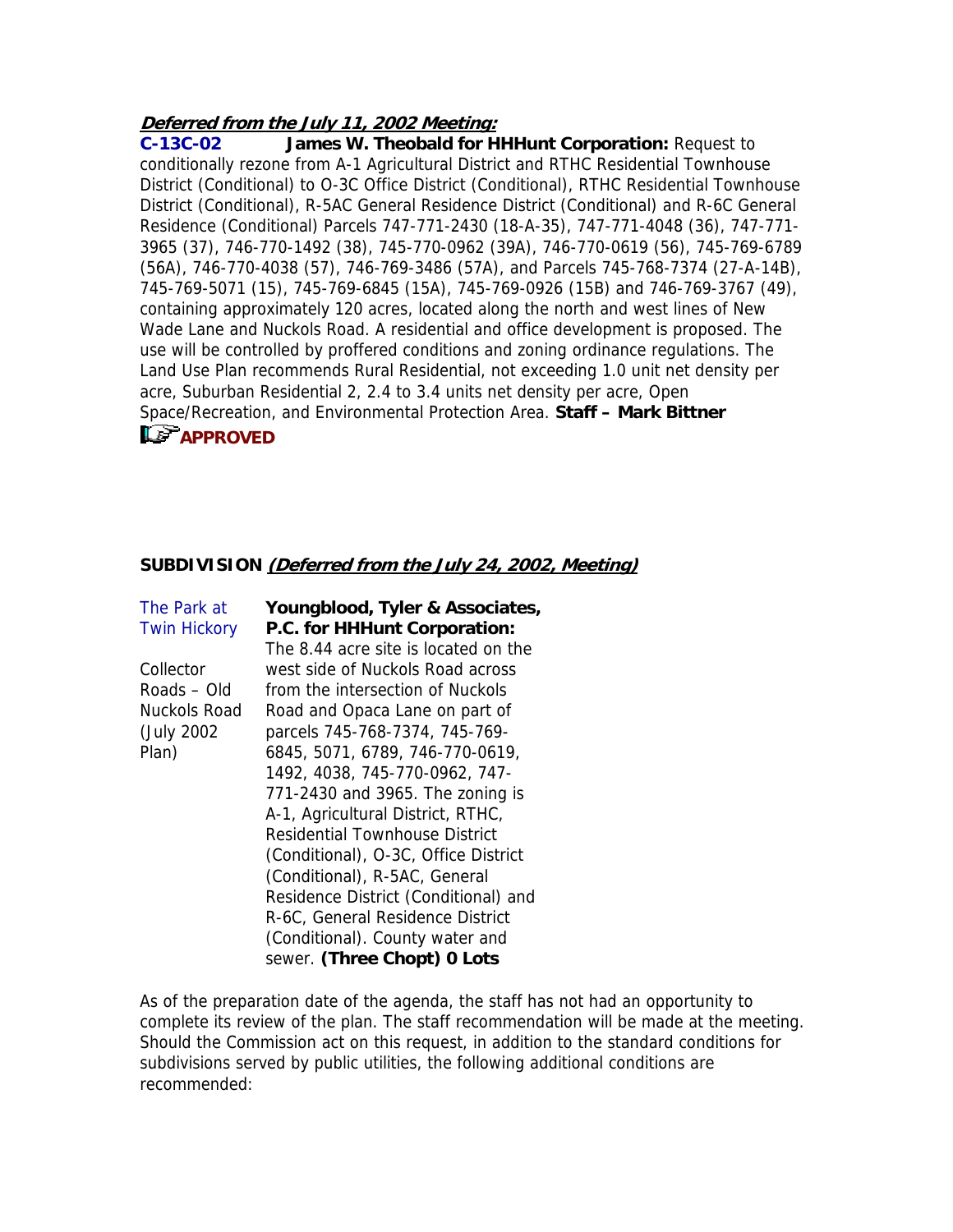- 12. The detailed plant list and specifications for the landscaping to be provided within the 25-foot-wide planting strip easement along both sides of Hickory Bend Drive shall be submitted to the Planning Office for review and approval prior to recordation of the plat.
- 13. The detailed plant list and specifications for the landscaping to be provided within the 25-foot-wide planting strip easement along both sides of Hickory Park Drive shall be submitted to the Planning Office for review and approval prior to recordation of the plat.
- 14. A County standard sidewalk shall be constructed along the west side of Hickory Bend Drive.
- 15. A County standard sidewalk shall be constructed along the north side of Hickory Park Drive.
- 16. Any necessary offsite drainage easements must be obtained prior to approval of the construction plan by the Department of Public Works.
- 17. The proffers approved as part of zoning case C-13C-02 shall be incorporated in this approval.
- 18. Prior to requesting the final approval, a draft of the covenants and deed restrictions for the maintenance of the common areas by a property owners association shall be submitted to the Planning Office for review.Such covenants and restrictions shall be in form and substance satisfactory to the County Attorney and shall be recorded prior to recordation of the subdivision plat.
- 19. Traffic controls included signalization shall be provided in accordance with the requirements of the County Traffic Engineer.
- 20. Turning lane improvements shall be provided in accordance with the requirements of the County Traffic Engineer.

# **Staff - Mike Kennedy**

# **DEFERRED TO SEPTEMBER 25, 2002**

# **Deferred from the June 13, 2002 Meeting:**

**C-26C-02 Andrew M. Condlin for Dr. George Oley:** Request to conditionally rezone from R-2 One Family Residence District to O-1C Office District (Conditional), part of Parcel 754-747-5266 (79-A-71B), containing approximately 0.19 acre, located at the southwest intersection of Michael Road and Fawn Lane (south line of Michael Road approximately 150 feet east of N. Parham Road). Additional parking for an existing dental office is proposed. The use will be controlled by proffered conditions and zoning ordinance regulations. The Land Use Plan recommends Office. **Staff – Paul Gidley** 

# **LET DEFERRED TO OCTOBER 10, 2002**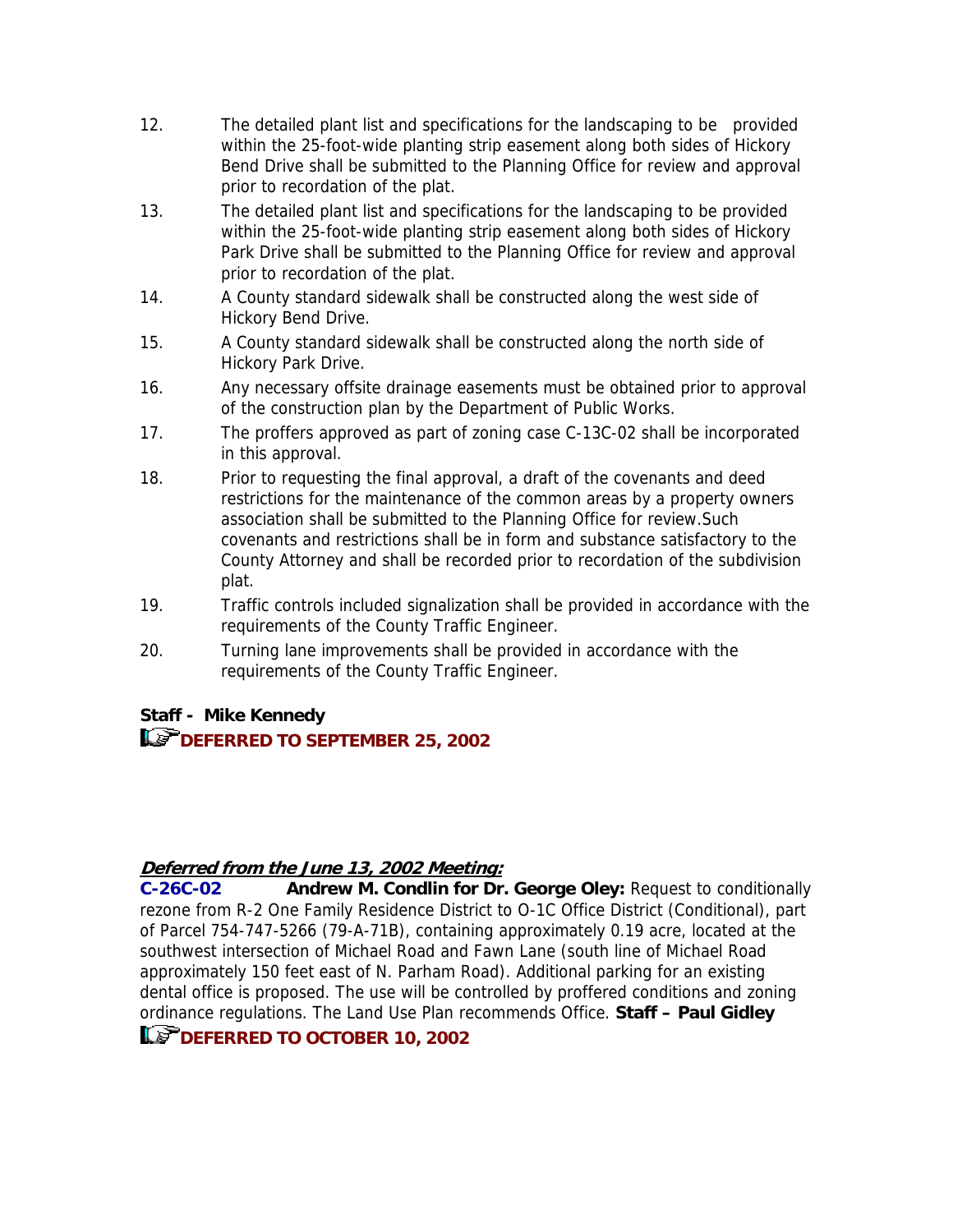### **Deferred from the July 11, 2002 Meeting:**

**C-11C-02 Webb L. Tyler for Parham Road Self-Storage, LLC:** Request to conditionally rezone from A-1 Agricultural District to M-1C Light Industrial District (Conditional), Parcel 748-770-8794 (19-A-27); 11140 Ford's Country Lane, containing 6.668 acres, located on the east line of Ford's Country Lane approximately 440 feet east of its intersection with Nuckols Road and New Wade Lane. A mini-storage facility is proposed. The use will be controlled by proffered conditions and zoning ordinance regulations. The Land Use Plan recommends Office/Service. **Staff – Mark Bittner** 

**DEFERRED TO SEPTEMBER 12, 2002** 

### **Deferred from the July 11, 2002 Meeting:**

**C-36C-02 Jim McVey:** Request to conditionally rezone from R-2 One Family Residence District to O-1C Office District (Conditional), Parcel 754-747-3878 (79-A-70), containing approximately 0.32 acre, located at the southeast intersection of Michael and Parham Roads (8481 Michael Road). An office building is proposed. The use will be controlled by proffered conditions and zoning ordinance regulations. The Land Use Plan recommends Office. **Staff – Paul Gidley** 

# **DEFERRED TO SEPTEMBER 12, 2002**

**C-48C-02 James W. Theobald for PF Colonnades West Corporation:** Request to amend proffered conditions accepted with rezoning case C-22C-95, on Parcel 747-759-8591 (48-A-47), containing 15.1102 acres, located at the southwest intersection of W. Broad Street (U. S. Route 250) and Cox Road (10901 W. Broad Street). The amendment would restate the proffer describing fast foods delivery uses and restaurants (Proffer 7. (15), prohibited uses) to read, "Restaurants with drive through windows." The existing zoning is B-2C Business District (Conditional). [T](mailto:and05@co.henrico.va.us)he Land Use Plan recommends Commercial Concentration. **Staff – Audrey Anderson LS** [APPROVED](mailto:and05@co.henrico.va.us)

**C-49C-02 Jack R. Wilson, III:** Request to conditionally rezone from O-3C Office District (Conditional) to B-2C Business District (Conditional), Parcel 749-761-3214 (48-5-A-12A), containing 2.905 acres, located on the north line of Innslake Drive approximately 400 feet east of Cox Road (4051 Innslake Drive). A hotel/motel (signage)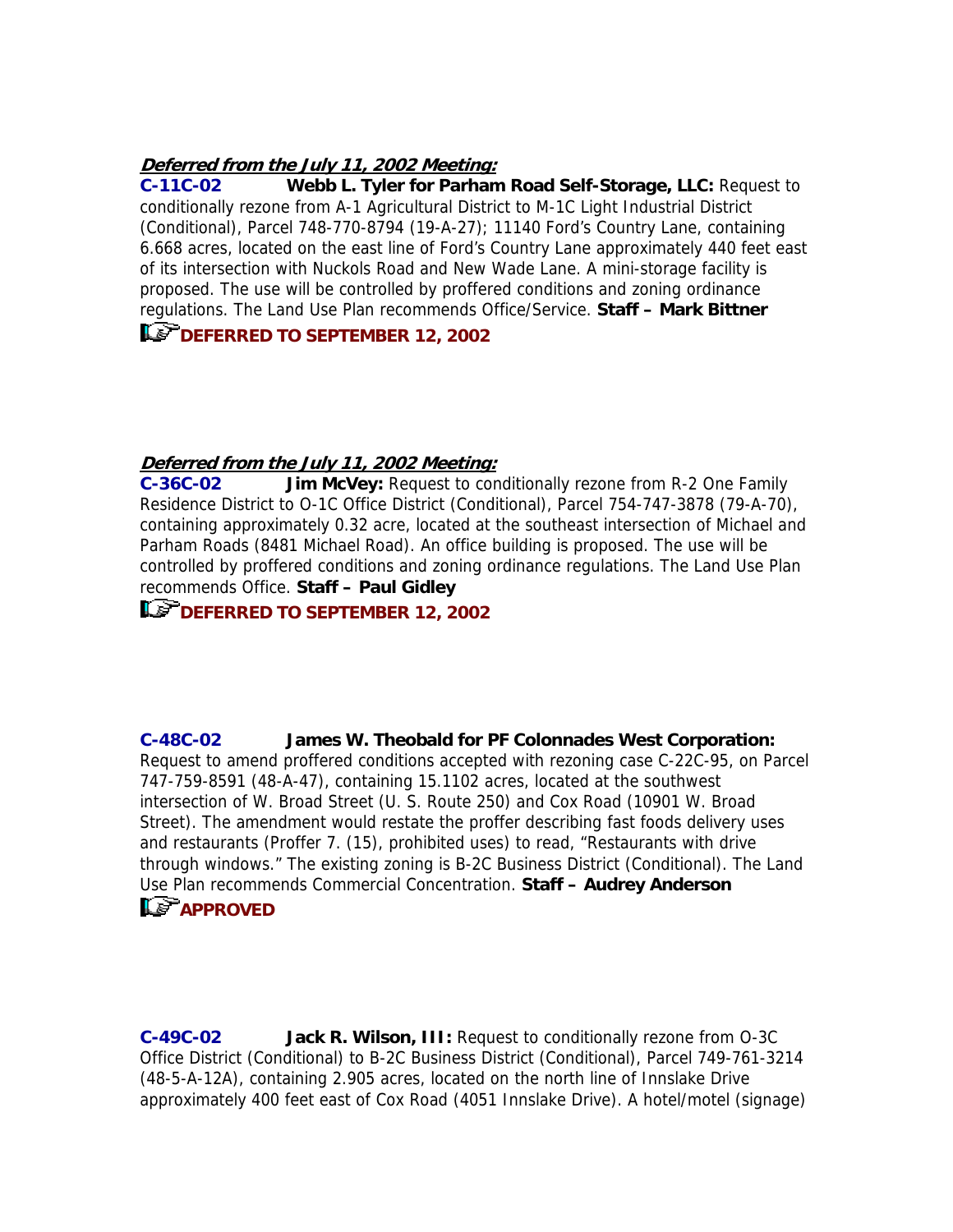is proposed. The use will be controlled by proffered conditions and zoning ordinance regulations. The Land Use Plan recommends Office. **Staff – Mark Bittner** 

## **LET DEFERRED TO SEPTEMBER 12, 2002**

## **TUCKAHOE:**

### **Deferred from July 11, 2002 Meeting:**

**C-30C-02 James W. Theobald for HHHunt of North Carolina:** Request to conditionally rezone from B-1C Business District (Conditional) to R-6C General Residence District (Conditional), Parcel 745-751-3992 (67-A-14B), containing 5.48 acres, located at the southeast intersection of Ridgefield Parkway and Flintwood Drive. An 80 unit agerestricted assisted living facility is proposed. The R-6 District allows a maximum density of 19.8 units per acre. The use will be controlled by proffered conditions and zoning ordinance regulations. The Land Use Plan recommends Commercial Concentration. **Staff – Joe Emerson** 

# **Le<sup>T</sup>APPROVED**

### **VARINA:**

#### **Deferred from July 11, 2002 Meeting:**

**P-7-02 Jared Ledet for VoiceStream Wireless:** Request for a provisional use permit under Sections 24-95(a) and 24-122.1 of Chapter 24 of the County Code in order to construct and operate a telecommunications tower extendable to 199 feet and related equipment and also to install a temporary tower for 90 days, on part of Parcel 798-696-8886 (213-A-2), containing 10,000 square feet, located on the east side of Osborne Turnpike approximately 1,700 feet north of Sholey Road (7000 Osborne Turnpike). The existing zoning is A-1 Agricul[tu](mailto:col09@co.henrico.va.us)ral District. The Land Use Plan recommends Office. **Staff – Tom Coleman**

# **[WITHDRAWN](mailto:col09@co.henrico.va.us)**

### **Deferred from the July 11, 2002 Meeting:**

**C-28C-02 Laraine Isaac for William D. Godsey:** Request to conditionally rezone from M-1 Light Industrial District to M-2C General Industrial District (Conditional) and C-1 Conservation District, part of Parcel 817-721-5981 (154-A-30C), containing 60.696 acres, located on the north line of Oakley's Lane approximately 94 feet east of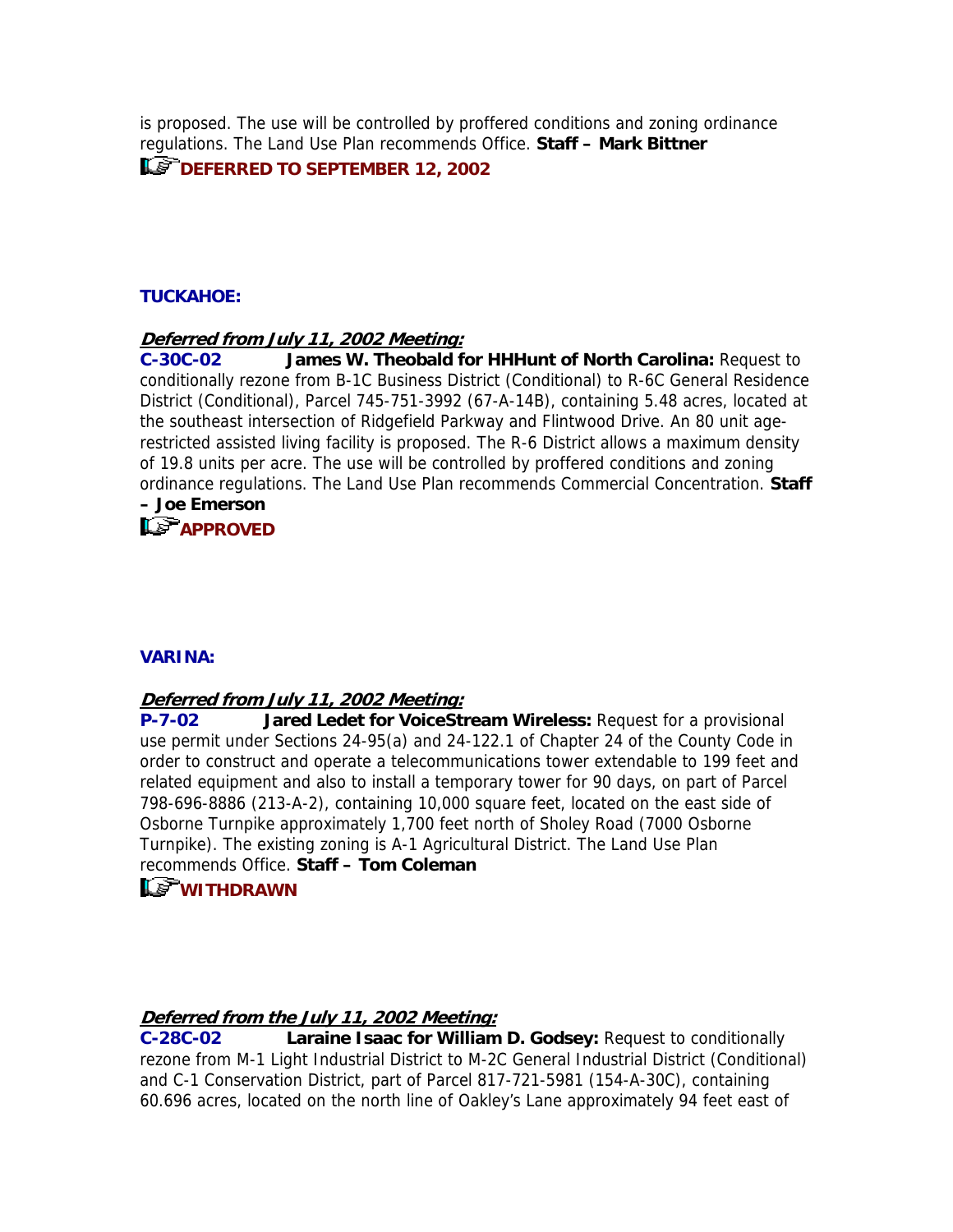Oakley's Place and 217 feet west of S. Holly Avenue. The use will be controlled by proffered conditions and zoning ordinance regulations. An industrial park including a contractor's equipment storage yard is proposed. The Land Use Plan recommends Planned Industry and Environmental Protection Area. The site is also in the Airport Safety Overlay District. **Staff – Tom Coleman** 

**LET DEFERRED TO SEPTEMBER 12, 2002** 

**C-50C-02 Laraine Isaac for David L. Campbell:** Request to conditionally rezone from B-3 Business District to M-1C Light Industrial District (Conditional), part of Parcel 823-716-7341 (163-A-23), containing 4.5 acres, located on the south line of Audubon Drive and on the north line of Williamsburg Road (State Route 60) approximately 264 feet west of Trampton Road (500 W. Williamsburg Road). Office and self-storage units are proposed. The use will be controlled by proffered conditions and zoning ordinance regulations. The Land Use Plan recommends Commercial Concentration. The site is also in the Airport Safety Overlay District. **Staff – Paul Gidley** 

# **DEFERRED TO SEPTEMBER 12, 2002**

### **BROOKLAND:**

#### **Deferred from the July 11, 2002 Meeting:**

**C-42C-02 Malachi M. Mills for Marchetti Property I, LLC:** Request to conditionally rezone from R-2 One Family Residence District to O-2C Office District (Conditional), Parcel 765-764-5100 (40-A-23; 10120 Staples Mill Road), containing 0.672 acre, located on the west side of Staples Mill Road (U. S. Route 33) approximately 300 feet north of Warren Road. An office development is proposed. The use will be controlled by proffered conditions and zoning ordinance regulations. The Land Use Plan recommends Suburban Residential 1, 1.0 to 2.4, units net density per acre. **Staff – Paul Gidley** 

# **DEFERRED TO SEPTEMBER 12, 2002**

**C-40C-02 Robert B. Smith, III for Asbury Automotive North Carolina Real Estate Holdings L. L. C.:** Request to conditionally rezone from A-1 Agricultural District to O-2C Office District (Conditional), part of Parcel 760-756-7631 (59-A-16), containing approximately 3.16 acres, located on the west side of Darnell Road at the